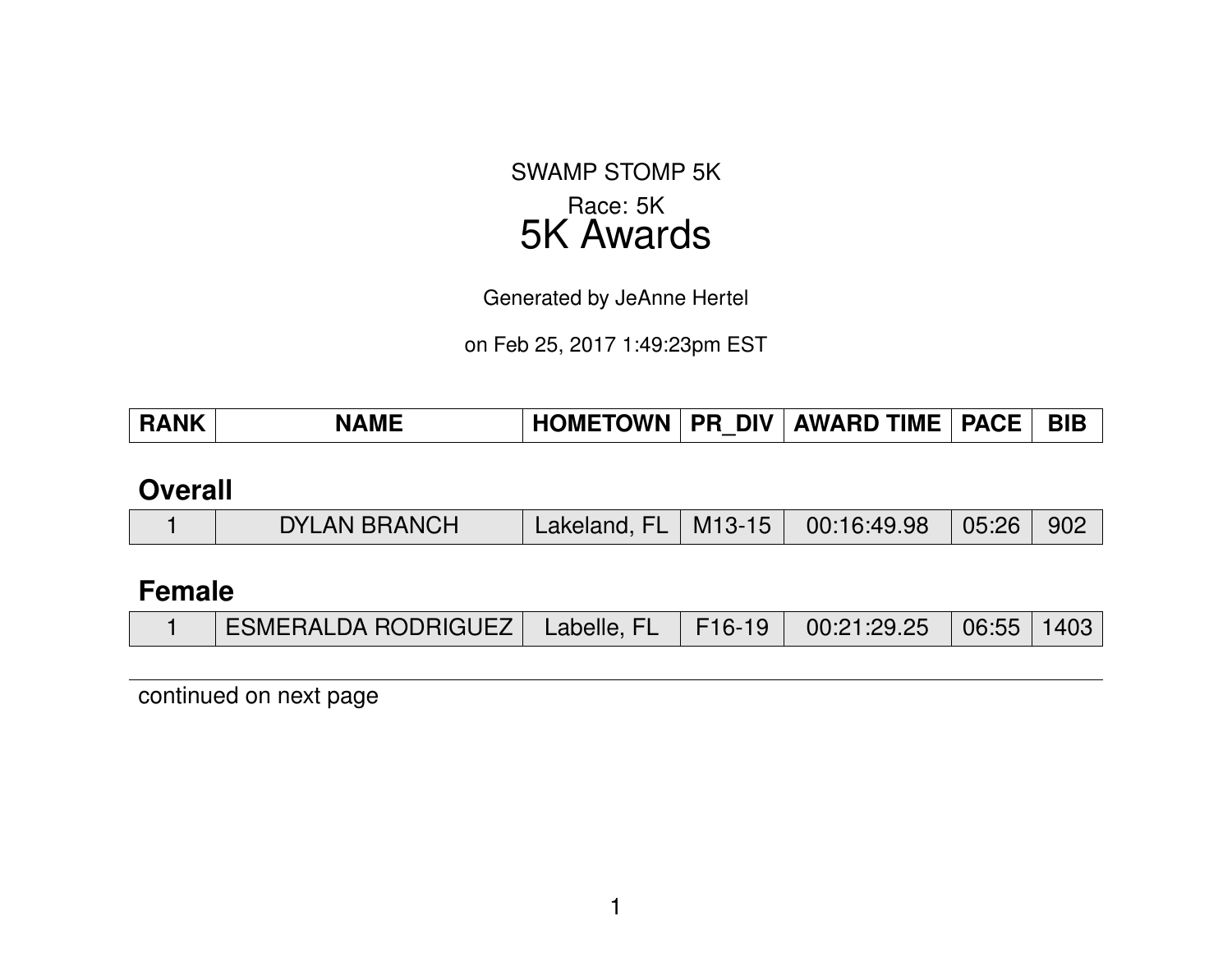| <b>RANK</b> | <b>NAME</b>        | <b>HOMETOWN</b> | <b>PR DIV</b> | AWARD TIME   PACE |                | ' BIB |
|-------------|--------------------|-----------------|---------------|-------------------|----------------|-------|
|             | <b>Male Master</b> |                 |               |                   |                |       |
|             | JOHN GERVASE       | Fort Myers, FL  | M50-54        | 00:19:16.41       | $06:13$   1275 |       |

### **Female Master**

|  | <b>O. FUENTES</b> | Cape Coral, FL |  | $\mid$ F50-54 $\mid$ 00:22:31.47 $\mid$ 07:15 $\mid$ 1208 |  |  |
|--|-------------------|----------------|--|-----------------------------------------------------------|--|--|
|--|-------------------|----------------|--|-----------------------------------------------------------|--|--|

### **Male Grandmaster**

| $1$ $\cap$ $1$ $\cup$ $\cap$ $\cap$ $\cap$ $\cup$ $\cap$ $\cap$<br><del>JUHN ULHVAJE</del> | $\Gamma_{\alpha}$ <sup>+</sup> M <sub>yara</sub> $\Gamma$ I<br>$T$ UITIVIYUIS, ITE | MEDE4<br>™∪∪−ਹਜ | $0.10.10 \times 10^{-11}$<br>00.13.10. <del>4</del> 1 | <del>06:13</del> ∣ <del>1275</del> ∣ |  |
|--------------------------------------------------------------------------------------------|------------------------------------------------------------------------------------|-----------------|-------------------------------------------------------|--------------------------------------|--|
| MICHAEL DEAMER                                                                             | ∟abelle, FL                                                                        | M50-54          | 00:20:22.64                                           | 06:34                                |  |

### **Female Grandmaster**

| <u>A FUENTER</u><br><del>U.TULIVILU</del>                                  | Cape Coral, FL | <del>F50-54</del> | <del>00:22:31.47</del> | │ <del>07:15</del> │ <del>1208</del> │ |  |
|----------------------------------------------------------------------------|----------------|-------------------|------------------------|----------------------------------------|--|
| PAULA JEAN LUNT   Tenants Harbor, ME   F50-54   00:23:19.60   07:31   1377 |                |                   |                        |                                        |  |

## **Male Senior Grand Master**

| <b>ED PERES</b>        | Fort Myers, FL | M60-64 | $\begin{array}{ c c c c c c c c } \hline 00:23:02.94 & 07:26 & 1415 \hline \end{array}$ |  |
|------------------------|----------------|--------|-----------------------------------------------------------------------------------------|--|
| continued on next page |                |        |                                                                                         |  |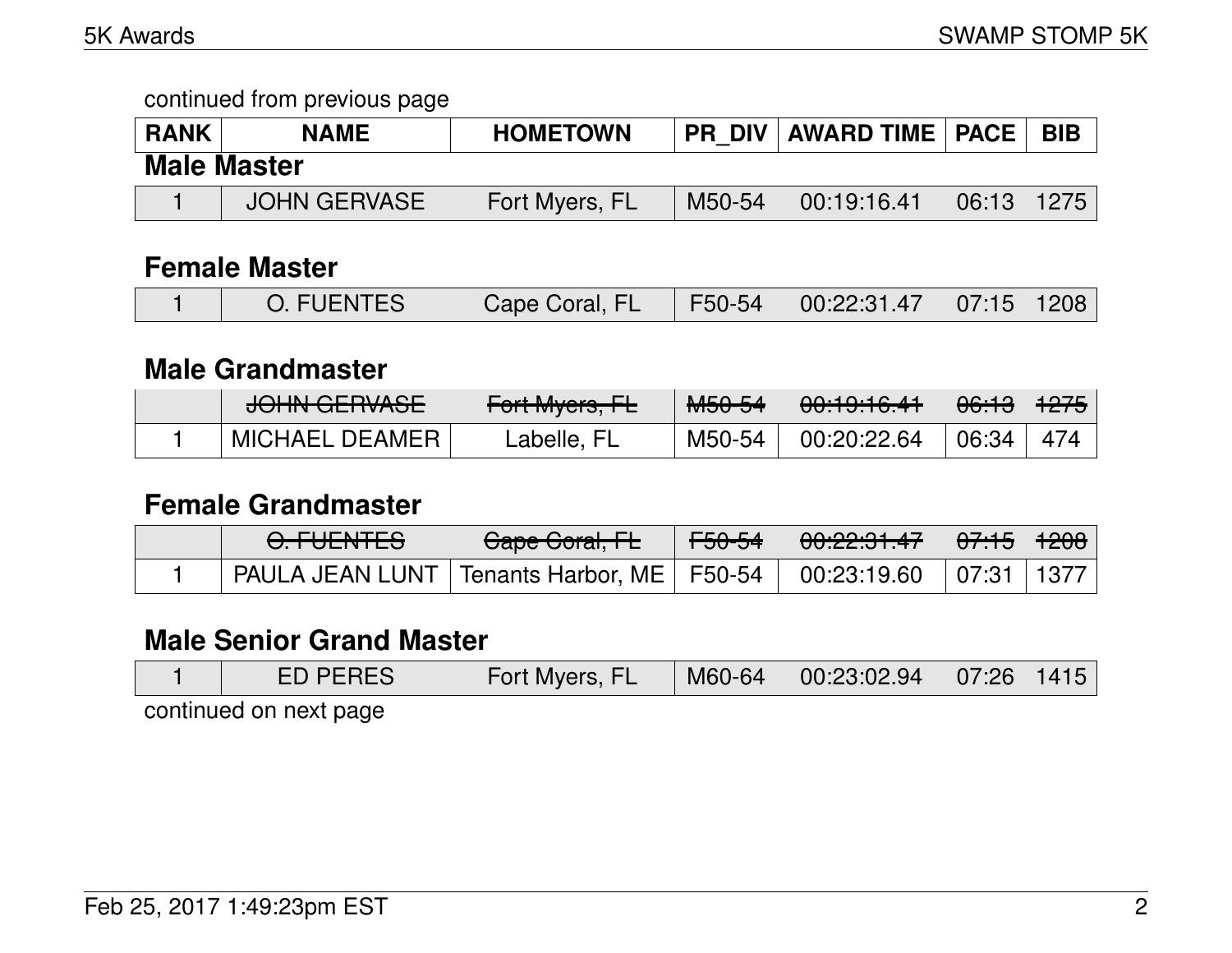| <b>RANK</b> | <b>NAME</b> | <b>TOWN</b><br><b>HOMET</b> | <b>DIV</b><br>PR | <b>AWARD TIME</b> | <b>PACE</b> | <b>BIE</b> |
|-------------|-------------|-----------------------------|------------------|-------------------|-------------|------------|
|-------------|-------------|-----------------------------|------------------|-------------------|-------------|------------|

# **Female Senior Grand Master**

|  | <b>CAROL PARKER</b> | E. Peoria, IL   F60-64   00:25:24.19   08:11   1293 |  |  |  |  |
|--|---------------------|-----------------------------------------------------|--|--|--|--|
|--|---------------------|-----------------------------------------------------|--|--|--|--|

# **F1-9**

| <b>JOELLEN ERSKIN</b>       | Alva, FL     | $F1-9$ | 00:36:21.93 | │ 11:43 │ 1175 │ |      |
|-----------------------------|--------------|--------|-------------|------------------|------|
| <b>BROOKE ROGERS</b>        | Sarasota, FL | $F1-9$ | 00:38:28.74 | 12:24 ∣          | 1422 |
| <b>GABRIELLA WILLIAMSON</b> | LaBelle, FL  | $F1-9$ | 00:40:49.08 | 13:09            | 1323 |

# **F10-12**

| LILY HARRIS            | Fort Myers, FL   F10-12 |                      | 00:23:49.17 | $\mid$ 07:41   1267 |  |
|------------------------|-------------------------|----------------------|-------------|---------------------|--|
| NATALIE AGUIRRE        | Labelle, FL             | $\mid$ F10-12 $\mid$ | 00:28:47.87 | $\mid$ 09:17   1155 |  |
| <b>MICHELE AGUILAR</b> | LaBelle, FL             | F10-12               | 00:29:45.88 | 09:35 1347          |  |

# **F13-15**

|                        | <b>JAMIE TANTO</b> | Greensburg, PA   F13-15   00:22:26.36   07:14   1268 |  |  |  |  |  |  |  |
|------------------------|--------------------|------------------------------------------------------|--|--|--|--|--|--|--|
| continued on novt nago |                    |                                                      |  |  |  |  |  |  |  |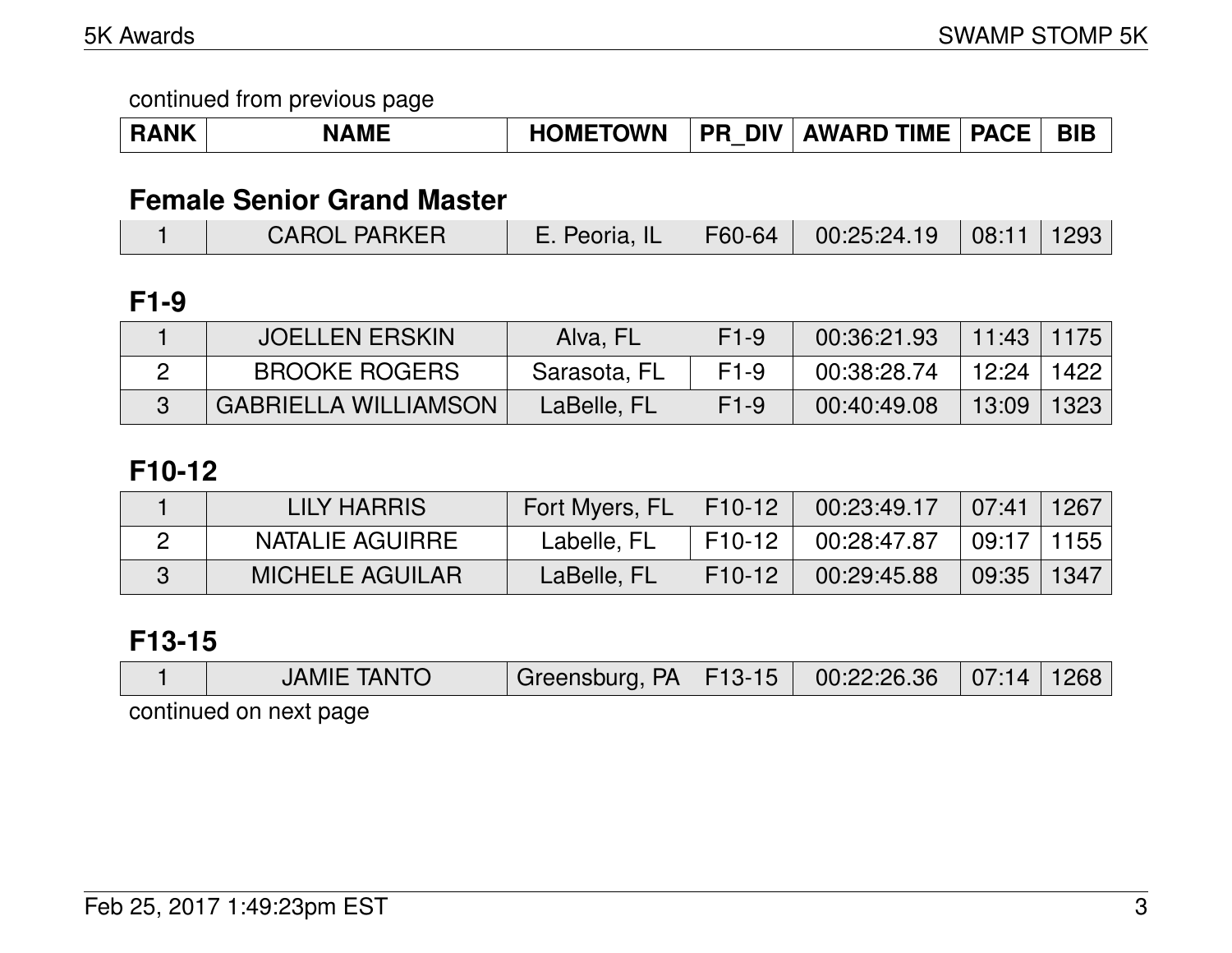| <b>RANK</b> | <b>NAME</b>            | <b>HOMETOWN</b> |          | PR DIV   AWARD TIME   PACE |                             | <b>BIB</b> |
|-------------|------------------------|-----------------|----------|----------------------------|-----------------------------|------------|
|             | <b>JACQUELINE LEON</b> | Labelle, FL     | $F13-15$ | 00:22:50.30                | $\mid 07:22 \mid 1241 \mid$ |            |
|             | <b>KATY SOTO</b>       | Labelle, FL     | F13-15   | 00:30:31.56                | 09:50                       | 1381       |

# **F16-19**

| <b>ESMERALDA RODRIGUEZ</b> | Labelle, FL | F <sub>16-19</sub>  | 00:21:29.25 | <del>06:55</del> | <del>1403</del> |
|----------------------------|-------------|---------------------|-------------|------------------|-----------------|
| LEXY BARRAZA               | Labelle, FL | F <sub>16</sub> -19 | 00:23:25.52 | 07:33            | 1197            |
| EMILY DIAZ                 | Labelle, FL | F <sub>16</sub> -19 | 00:24:25.54 | 07:52            | 1207            |
| <b>HANNA FRANZ</b>         | Naples, FL  | F <sub>16</sub> -19 | 00:25:43.74 | 08:17            | 1370            |

## **F20-24**

| KATHLEEN CHAPPELEAR | Immokalee, FL | F20-24              | 00:23:10.39 | 07:28            | 464  |
|---------------------|---------------|---------------------|-------------|------------------|------|
| BRIANNA RAMOS       | Labelle, FL   | F20-24              | 00:27:06.58 | │ 08:44 │ 1231 │ |      |
| <b>MIKEN HYSER</b>  | Labelle, FL   | F <sub>20</sub> -24 | 00:28:38.67 | 09:14            | 1427 |

### **F25-29**

| <b>JESSICA ROBULOCK</b> | Moore Haven, FL   F25-29   00:22:47.01   07:20   1223 |  |  |
|-------------------------|-------------------------------------------------------|--|--|
| continued on next page  |                                                       |  |  |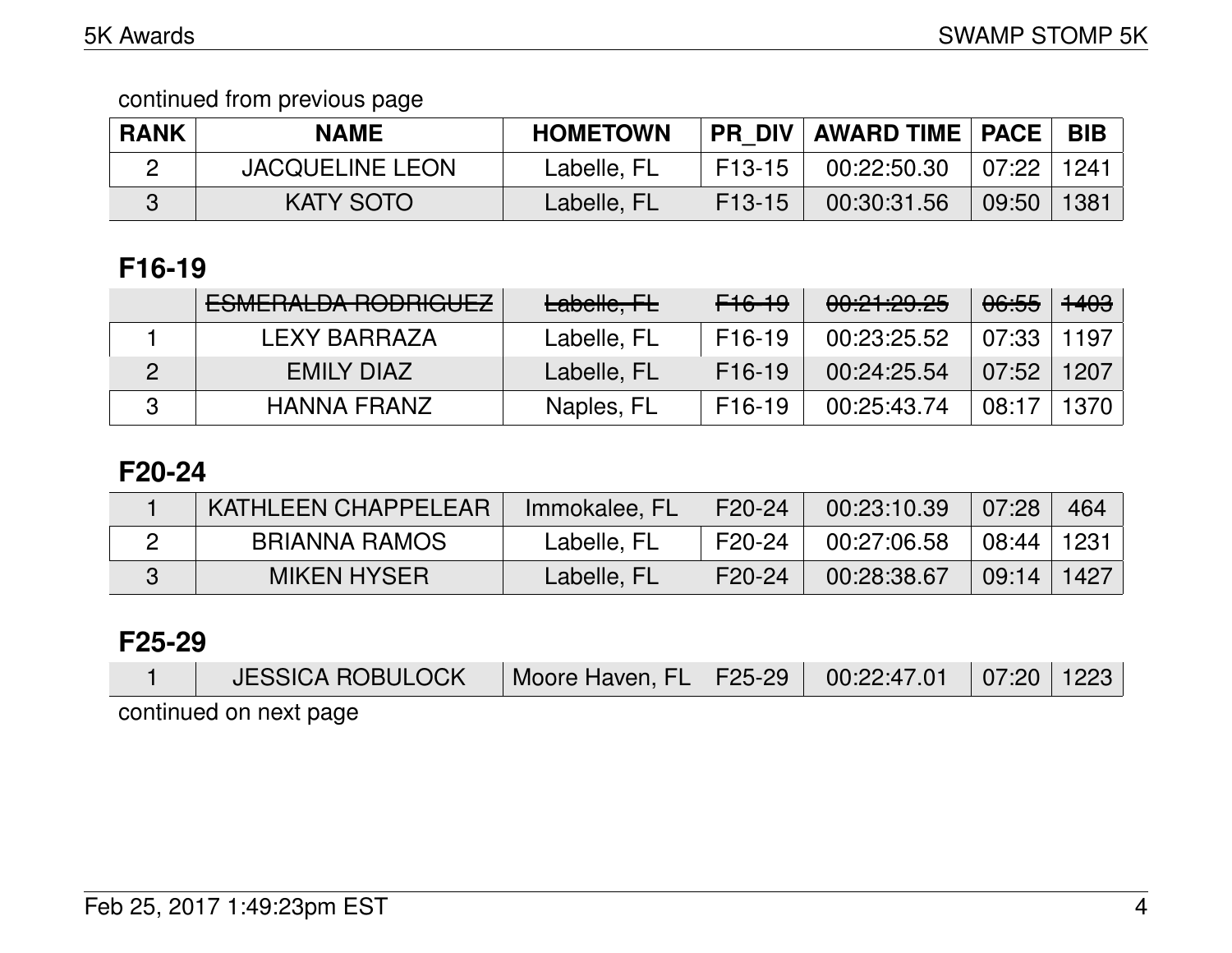| <b>RANK</b> | <b>NAME</b>               | <b>HOMETOWN</b>         |        | <b>PR DIV AWARD TIME   PACE  </b> |            | <b>BIB</b> |
|-------------|---------------------------|-------------------------|--------|-----------------------------------|------------|------------|
|             | <b>ELLEN SEREDA</b>       | Fort Myers, FL   F25-29 |        | 00:25:26.43                       | 08:12 923  |            |
|             | <b>ELIZABETH PEREGRIN</b> | Labelle, FL             | F25-29 | 00:25:31.93                       | 08:14 1264 |            |

# **F30-34**

| AMY PEREZ            | Labelle, FL             | $\sqrt{530-34}$ | $00:24:31.94$ $07:54$ $1132$               |  |
|----------------------|-------------------------|-----------------|--------------------------------------------|--|
| <b>MELANIE VILLA</b> | Immokalee, FL   F30-34  |                 | $00:26:01.37$ $\mid 08:23 \mid 1262 \mid$  |  |
| <b>LACIE REMY</b>    | Fort Myers, FL   F30-34 |                 | $00:26:28.92 \; \mid 08:32 \mid 1276 \mid$ |  |

# **F35-39**

| <b>JENNIFER MCCLAIN</b> | Labelle, FL | F35-39 | 00:24:31.50 | $\mid$ 07:54   1393 |  |
|-------------------------|-------------|--------|-------------|---------------------|--|
| <b>BONNIE FEICKERT</b>  | Labelle, FL | F35-39 | 00:27:28.90 | 08:51   1405        |  |
| ARACELI RAMIREZ         | Labelle, FL | F35-39 | 00:27:49.98 | $08:58$   1382      |  |

## **F40-44**

| <b>STACEE REGISTER</b> | Lake Placid, FL   F40-44 |        | $00:28:17.18$ 09:07 1434     |  |
|------------------------|--------------------------|--------|------------------------------|--|
| MEGHAN HULL            | Labelle, FL              | F40-44 | $00:31:53.45$   10:16   1215 |  |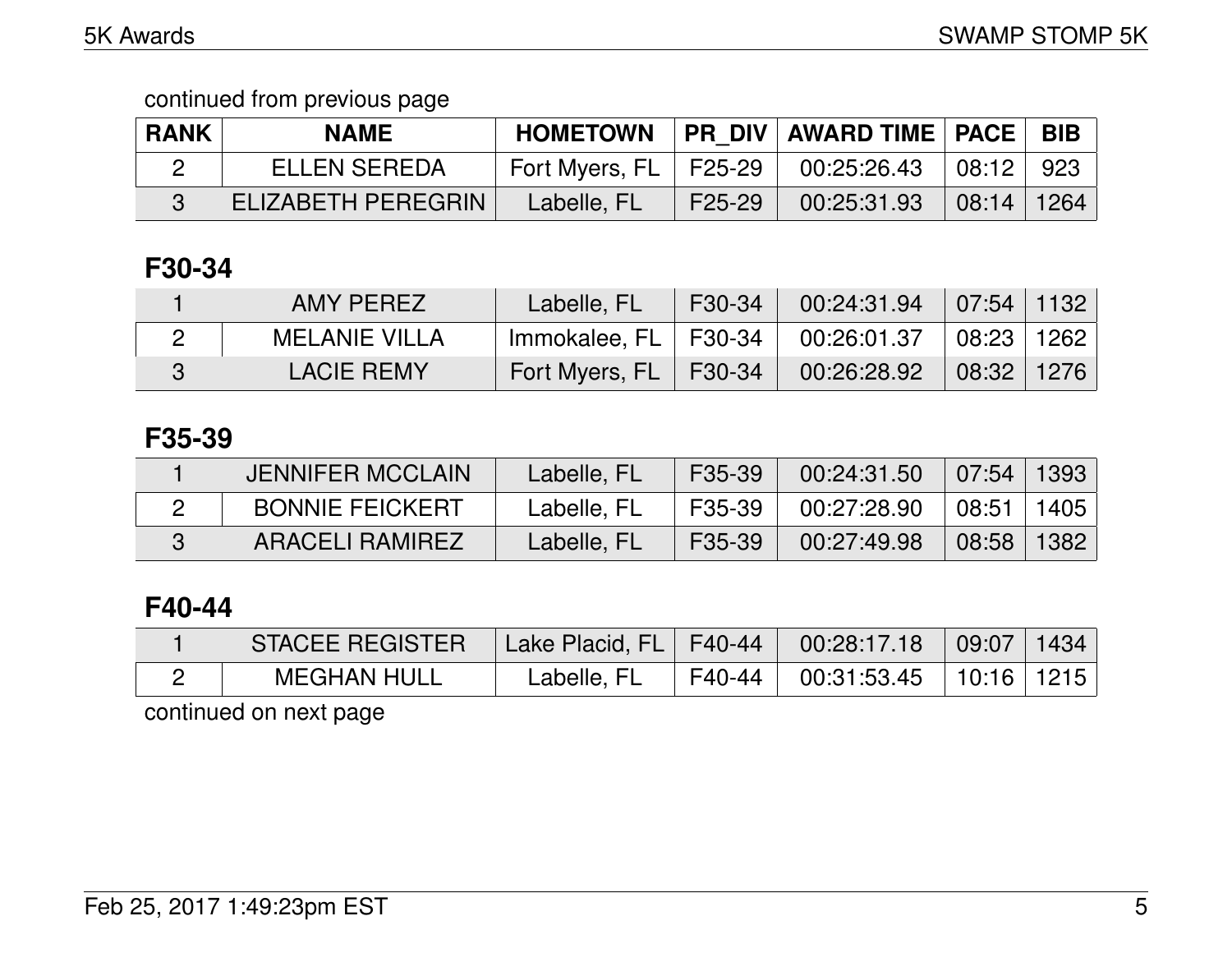| <b>RANK</b> | <b>NAME</b>       | <b>HOMETOWN</b> |        | FR_DIV   AWARD TIME   PACE   BIB |                |  |
|-------------|-------------------|-----------------|--------|----------------------------------|----------------|--|
|             | KASSANDRA WHIDDEN | LaBelle, FL     | F40-44 | 00:33:17.97                      | $10:44$   1306 |  |

### **F45-49**

| <b>TRISHA TRYKA</b>     | Fort Myers, FL | F45-49 | 00:24:36.98 | 07:56 | 297  |
|-------------------------|----------------|--------|-------------|-------|------|
| <b>KRISTELLE DRAPER</b> | Naples, FL     | F45-49 | 00:26:40.21 | 08:36 | 896  |
| <b>CARMEN RAMOS</b>     | Labelle, FL    | F45-49 | 00:30:32.13 | 09:50 | 1230 |

## **F50-54**

|   | O. FUENTES                                        | Cape Coral, FL            | <del>F50-54</del> | 00:22:31.47                               | <del>07:15</del> | 1208            |
|---|---------------------------------------------------|---------------------------|-------------------|-------------------------------------------|------------------|-----------------|
|   | DALIL A IT ANLL LINIT<br><u>LUQLU QEVIL FOIJI</u> | <b>Tenants Harbor, ME</b> | <del>F50-54</del> | 00.00.10 C<br><u><del>UU.CU.TUU</del></u> | <del>07:31</del> | <del>1377</del> |
|   | <b>JUDY LAPP</b>                                  | LaBelle, FL               | F50-54            | 00:28:33.97                               | 09:12            | 1299            |
| 2 | <b>JILL MCKEE</b>                                 | Estero, FL                | F50-54            | 00:28:45.77                               | 09:16            | 1283            |
| 3 | <b>TINA SILCOX</b>                                | North Fort Myers, FL      | F50-54            | 00:34:40.55                               | 11:10            | 1233            |

### **F55-59**

| <b>FRANCINE GOLDEN</b> | Lehigh Acres, FL   F55-59   00:28:28.32   09:10 |  | $\setminus$ 107 |
|------------------------|-------------------------------------------------|--|-----------------|
| continued on next page |                                                 |  |                 |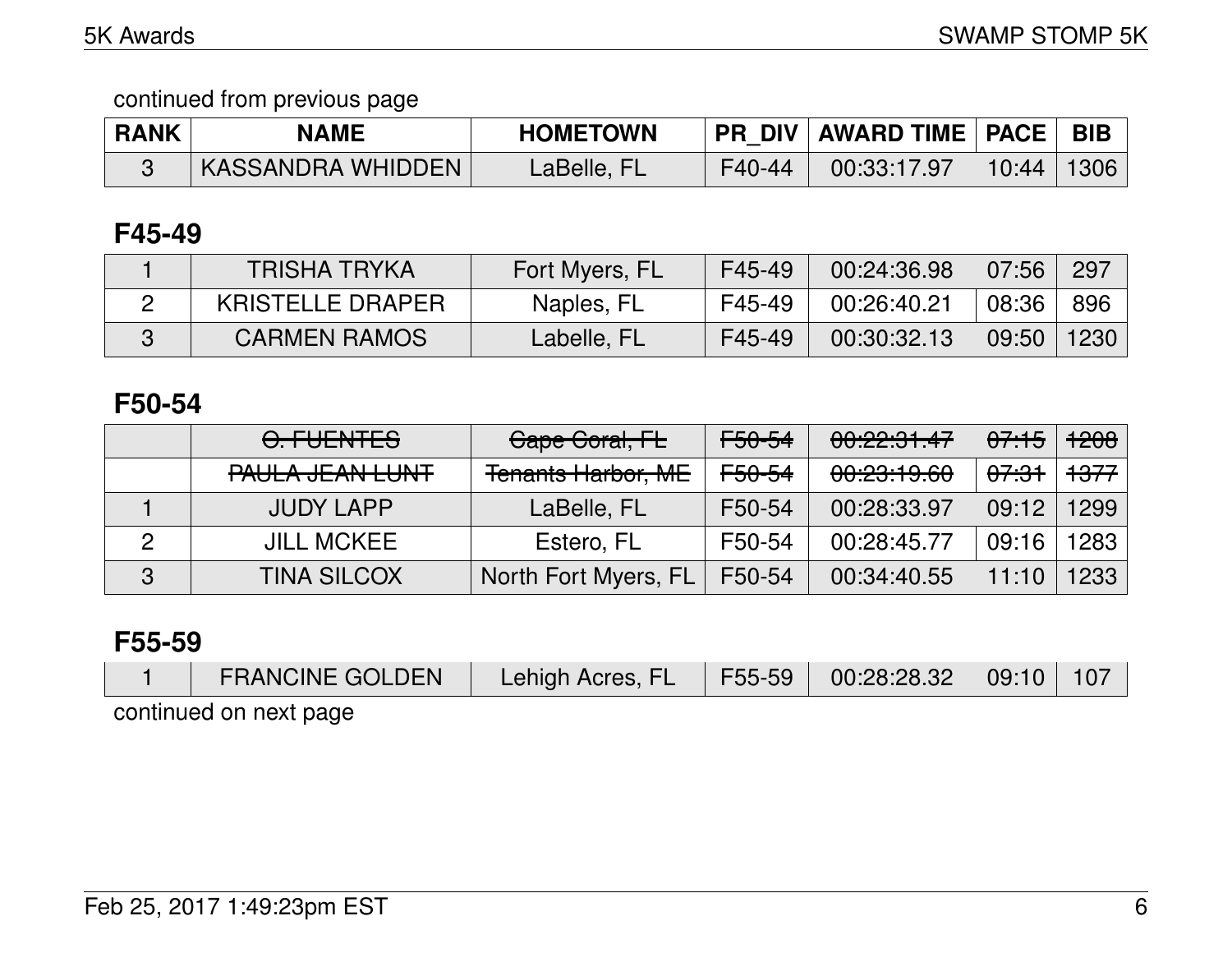| <b>RANK</b> | <b>NAME</b>            | <b>HOMETOWN</b> |        | <b>PR DIV   AWARD TIME   PACE  </b> |              | <b>BIB</b> |
|-------------|------------------------|-----------------|--------|-------------------------------------|--------------|------------|
|             | <b>BECKY BASIL</b>     | Fort Myers, FL  | F55-59 | 00:29:03.17                         | 09:22   1187 |            |
|             | <b>TAMERA HOFACKER</b> | Fort Myers, FL  | F55-59 | 00:29:46.75                         | 09:36        | 357        |

# **F60-64**

| <b>CAROL PARKER</b>    | E. Peoria, IL    | F60-64 | 00:25:24.19 | <del>08:11</del> | <del>1293</del> |
|------------------------|------------------|--------|-------------|------------------|-----------------|
| <b>WENDY PIASCIK</b>   | Cape Coral, FL   | F60-64 | 00:30:05.08 | 09:41            | 1136            |
| <b>RUTH TURNBULL</b>   | Delta, Canada    | F60-64 | 00:30:50.56 | 09:56            | 1196            |
| <b>JOANNE TURNBULL</b> | Montreal, Canada | F60-64 | 00:30:50.71 | 09:56            | 1195            |

## **F65-69**

| <b>ANKE HILDRETH</b>   | N. Fort Myers, FL   F65-69 |        | 00:28:42.34 | $\vert$ 09:15   1345               |  |
|------------------------|----------------------------|--------|-------------|------------------------------------|--|
| <b>RUTH NORRISH</b>    | Eau Claire, WI             | F65-69 | 00:35:22.81 | $\vert$ 11:24 $\vert$ 1216 $\vert$ |  |
| <b>SHIRLEY SPROUSE</b> | LaBelle, FL                | F65-69 | 00:40:58.16 | $ $ 13:12 $ $ 1307 $ $             |  |

# **F70-74**

| <b>PATT WUEST</b>      | Depauw, IN | F70-74 | 00:53:31.05 | 17:14 |  |
|------------------------|------------|--------|-------------|-------|--|
| continued on novt nogo |            |        |             |       |  |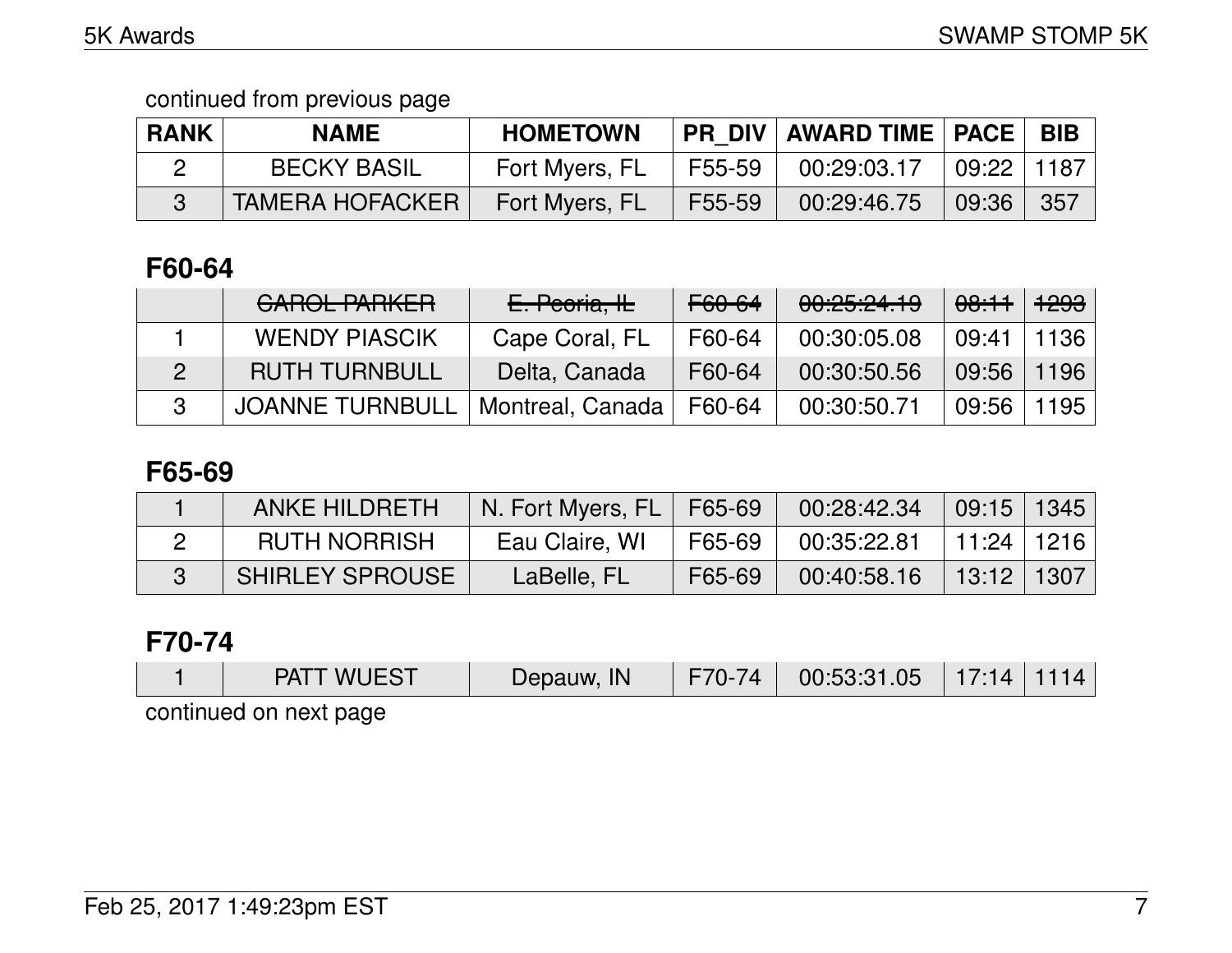| <b>RANK</b> | <b>NAME</b>             |             |        | HOMETOWN   PR DIV   AWARD TIME   PACE |               | BIB  |
|-------------|-------------------------|-------------|--------|---------------------------------------|---------------|------|
|             | <b>DEE PHILLIP</b>      | Labelle, FL | F70-74 | 00:55:18.87                           | │ 17:49│1159│ |      |
|             | <b>CAROLYN SPARLING</b> | Perth, $-$  | F70-74 | 00:59:48.00                           | 19:15         | 1295 |

# **Male**

| Lakeland, FL   M13-15   00:16:50.67   05:26   902<br><b>DYLAN BRANCH</b> |  |
|--------------------------------------------------------------------------|--|
|--------------------------------------------------------------------------|--|

## **M1-9**

| DALLEN STEELMAN          | Felda, FL      | $M1-9$ | 00:24:24.82 | 07:52 1316     |      |
|--------------------------|----------------|--------|-------------|----------------|------|
| <b>JOHN PFANNENSTIEL</b> | Fort Myers, FL | $M1-9$ | 00:28:17.40 | $09:07$   1218 |      |
| <b>RYAN PFANNENSTIEL</b> | Fort Myers, FL | $M1-9$ | 00:28:23.57 | 09:09          | 1219 |

# **M10-12**

| BRYAN AGUILAR            | LaBelle, FL | M10-12              | 00:21:07.34 | 06:48                 | 1348 |
|--------------------------|-------------|---------------------|-------------|-----------------------|------|
| CHRISTIAN "BAM" PARRISH  | Labelle, FL | M10-12              | 00:23:42.36 | $\vert$ 07:38 $\vert$ | 1424 |
| <b>JOHNATHAN RAMIREZ</b> | Labelle, FL | M <sub>10</sub> -12 | 00:26:11.86 | 08:26                 | 1380 |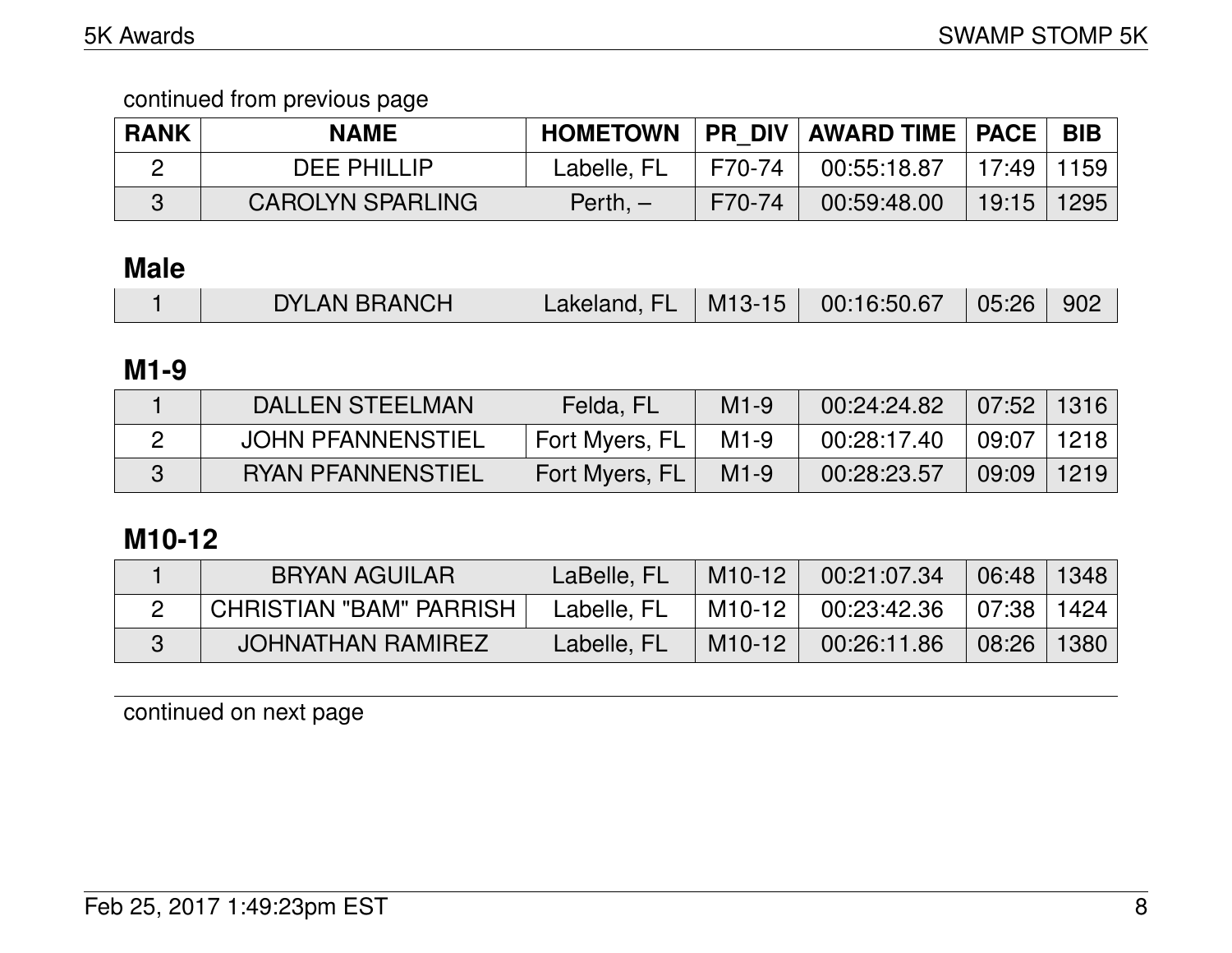| <b>RANK</b>    | <b>NAME</b>           | <b>HOMETOWN</b> |                   | <b>PR DIV   AWARD TIME   PACE</b> |       | <b>BIB</b> |
|----------------|-----------------------|-----------------|-------------------|-----------------------------------|-------|------------|
| M13-15         |                       |                 |                   |                                   |       |            |
|                | <b>DYLAN BRANCH</b>   | Lakeland, FL    | <del>M13-15</del> | 00:16:50.67                       | 05:26 | 902        |
|                | <b>CHRISTIAN CRUZ</b> | Immokalee, FL   | M13-15            | 00:19:22.95                       | 06:15 | 1363       |
| $\overline{2}$ | <b>JORGE VILLAR</b>   | Immokalee, FL   | M13-15            | 00:19:23.87                       | 06:15 | 1375       |
| 3              | <b>MICHAEL ADKINS</b> | Fort Myers, FL  | M13-15            | 00:19:25.81                       | 06:16 | 1407       |

# **M16-19**

| YOAN PRADO                                                 | Clewiston, FL |        | $M16-19$ 00:17:08.61 | 05:32   1378 |  |
|------------------------------------------------------------|---------------|--------|----------------------|--------------|--|
| DARICKSON GONZALEZ   Cape Coral, FL   M16-19   00:18:12.38 |               |        |                      | 05:52   1425 |  |
| <b>OMAR FIGUEROA</b>                                       | Labelle, FL   | M16-19 | 00:19:33.29          | 06:18   1227 |  |

# **M20-24**

| <b>STEPHEN LAPP</b>    | LaBelle, FL | M20-24 | 00:20:41.88 | $\vert$ 06:40 $\vert$ | 1300                                 |
|------------------------|-------------|--------|-------------|-----------------------|--------------------------------------|
| <b>STEPHEN WHIDDEN</b> | LaBelle, FL | M20-24 | 00:24:52.85 | 08:01                 | $^+$ 1305 $^-$                       |
| <b>LUIS BENITEZ</b>    | LaBelle, FL | M20-24 | 00:25:51.20 | $\mid$ 08:20 $\mid$   | $^{\backprime}$ 1312 $^{\backprime}$ |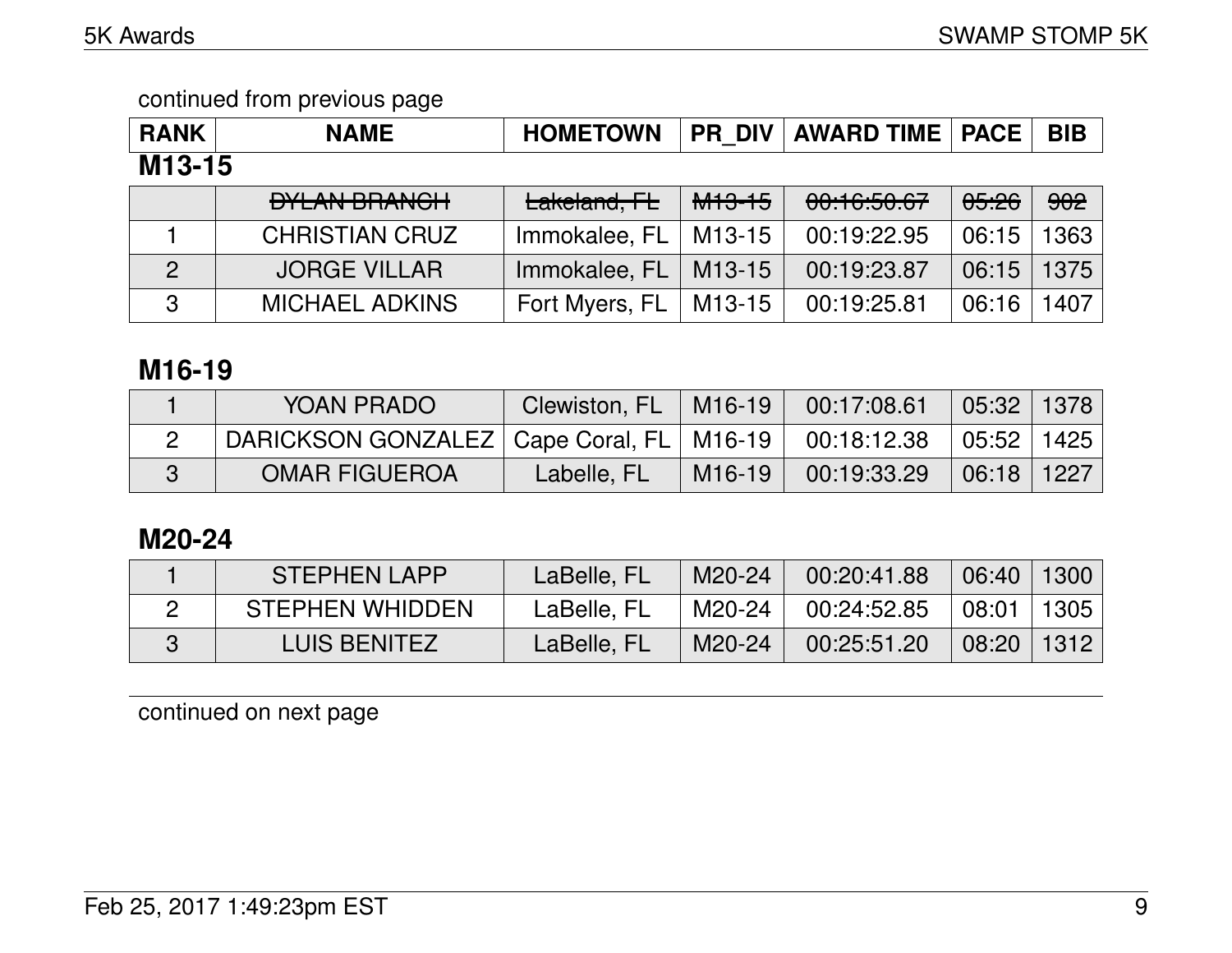| <b>RANK</b>    | <b>NAME</b>          | <b>HOMETOWN</b> | <b>PR DIV</b> | <b>AWARD TIME   PACE</b> |       | <b>BIB</b> |
|----------------|----------------------|-----------------|---------------|--------------------------|-------|------------|
| M25-29         |                      |                 |               |                          |       |            |
|                | <b>JEREMY GOULET</b> | Labelle, FL     | M25-29        | 00:20:05.73              | 06:29 | 1394       |
| $\overline{2}$ | <b>JACOB MOAK</b>    | Fort Myers, FL  | M25-29        | 00:20:35.48              | 06:38 | 1124       |
| 3              | <b>DIEGO VILLA</b>   | Immokalee, FL   | M25-29        | 00:26:01.38              | 08:23 | 1261       |

### **M30-34**

| <b>CHRIS MOYER II</b>  | Pineland, FL   | M30-34 | 00:20:06.86 | $06:29$   1284 |      |
|------------------------|----------------|--------|-------------|----------------|------|
| <b>SEAN PHAM</b>       | Fort Myers, FL | M30-34 | 00:21:11.65 | 06:50   1429   |      |
| <b>ISRAEL GONZALEZ</b> | LaBelle, FL    | M30-34 | 00:22:07.03 | 07:08          | 1332 |

## **M35-39**

| <b>RYAN SMITH</b>        | Atlantic Beach, FL   M35-39 |        | 00:20:45.85                               | 06:42 1210          |  |
|--------------------------|-----------------------------|--------|-------------------------------------------|---------------------|--|
| <b>FILIBERTO AGUILAR</b> | Labelle, FL                 | M35-39 | $00:22:18.34$ $\mid 07:11 \mid 1426 \mid$ |                     |  |
| WAYNE DEMEYERE           | Fort Myers, FL              | M35-39 | 00:29:15.89                               | $\mid$ 09:26   1310 |  |

## **M40-44**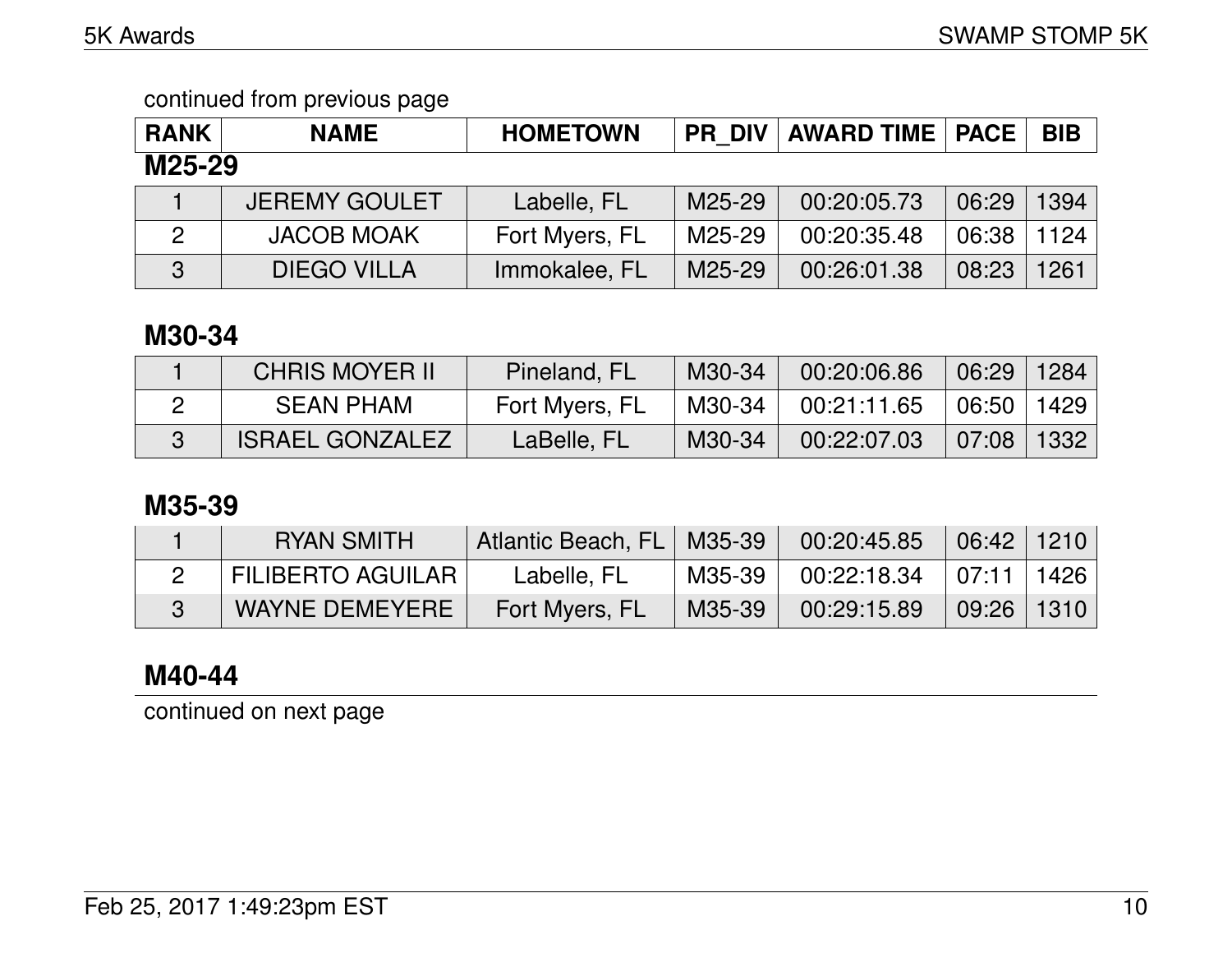| <b>RANK</b> | <b>NAME</b>           | <b>HOMETOWN</b> |        | PR DIV   AWARD TIME   PACE |                                 | BIB  |
|-------------|-----------------------|-----------------|--------|----------------------------|---------------------------------|------|
|             | ALEJANDRO ESCOBEDO    | Labelle, FL     | M40-44 | 00:23:39.46                | $\mid$ 07:37 $\mid$ 1143 $\mid$ |      |
|             | <b>GRANT STEELMAN</b> | Felda, FL       | M40-44 | 00:24:28.37                | 07:53   1314                    |      |
|             | <b>GRAHAM CHANCEY</b> | Belle Glade, FL | M40-44 | 00:26:23.78                | 08:30                           | 1221 |

# **M45-49**

| ELOY LEON          | Labelle, FL    | M45-49 | 00:22:22.80   | $07:13$   1240 |      |
|--------------------|----------------|--------|---------------|----------------|------|
| <b>TODD DRAPER</b> | Naples, FL     | M45-49 | $00:33:16.55$ | 10:43          | -897 |
| SCOTT ATWOOD       | Fort Myers, FL | M45-49 | 00:33:43.74   | $10:52$   1431 |      |

### **M50-54**

|   | JOHN GERVASE                                     | Fort Myers, FL | M <sub>50-54</sub> | 00:19:16:41 | <del>06:13</del> | <del>1275</del> |
|---|--------------------------------------------------|----------------|--------------------|-------------|------------------|-----------------|
|   | <u>MIQUAEL DE AMED</u><br><b>MIULIALE VLAWER</b> | Labelle, FL    | <del>M50-54</del>  | 00:20:22.64 | <del>06:34</del> | 474             |
|   | <b>MIKE SHEPPARD</b>                             | Cape Coral, FL | M50-54             | 00:21:46.10 | 07:01            | 1249            |
|   | <b>CHRIS KING</b>                                | Fort Myers, FL | M50-54             | 00:22:44.77 | 07:20            | 1406            |
| 3 | <b>JOHN HARRIS</b>                               | Fort Myers, FL | M50-54             | 00:23:49.76 | 07:41            | 1266            |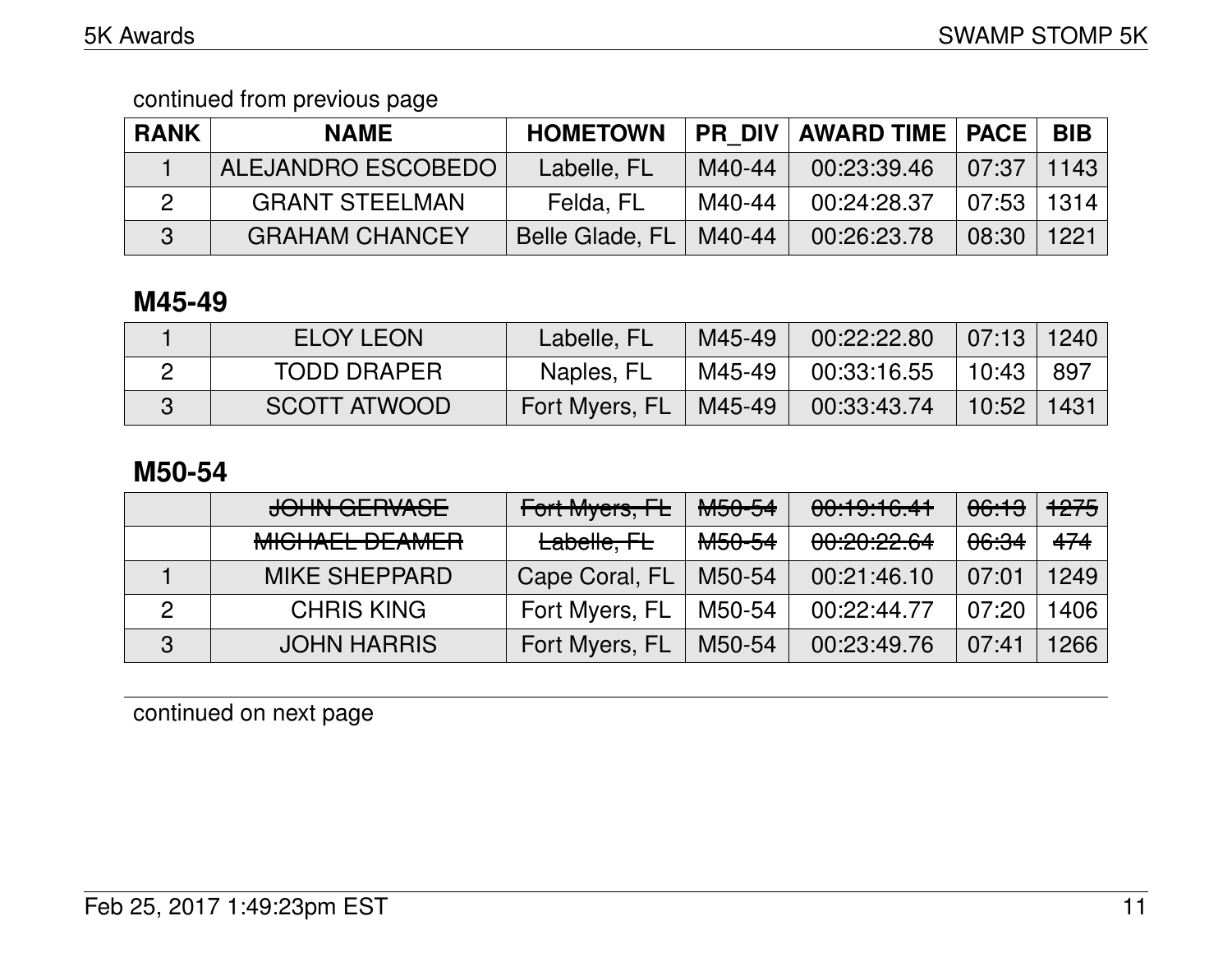| <b>RANK</b>   | <b>NAME</b>         | <b>HOMETOWN</b> | PR DIV | <b>AWARD TIME   PACE  </b> |       | <b>BIB</b> |
|---------------|---------------------|-----------------|--------|----------------------------|-------|------------|
| M55-59        |                     |                 |        |                            |       |            |
|               | <b>WILLIAM JUHL</b> | Fort Myers, FL  | M55-59 | 00:26:39.17                | 08:35 | 1203       |
| $\mathcal{P}$ | <b>GARY FLINT</b>   | Immokalee, FL   | M55-59 | 00:29:20.51                | 09:27 | 1133       |
| $\mathbf{3}$  | LINDSEY WALKER      | Fort Myers, FL  | M55-59 | 00:29:30.05                | 09:30 | 1335       |

## **M60-64**

| ED PERES             | Fort Myers, FL     | M60-64 | 00:23:02.94 | <del>07:26</del> | $+4+5$            |
|----------------------|--------------------|--------|-------------|------------------|-------------------|
| ED QUILTER           | Cape Coral, FL     | M60-64 | 00:25:54.27 | 08:21            | 1432 <sub>1</sub> |
| <b>NEIL HARDEN</b>   | Bonita Springs, FL | M60-64 | 00:30:16.01 | 09:45            | 1409              |
| <b>FRED GALLOWAY</b> | Cape Coral, FL     | M60-64 | 00:32:35.00 | 10:30            | 1416              |

## **M65-69**

| <b>BILL MORTON</b> | Fort Myers, FL | M65-69 | 00:24:14.21 | 07:49 | 1226 |
|--------------------|----------------|--------|-------------|-------|------|
| KIM PARKER         | E. Peoria, IL  | M65-69 | 00:25:24.09 | 08:11 | 1294 |
| <b>STEVEN HEIN</b> | Labelle, FL    | M65-69 | 00:27:39.22 | 08:55 | 1236 |